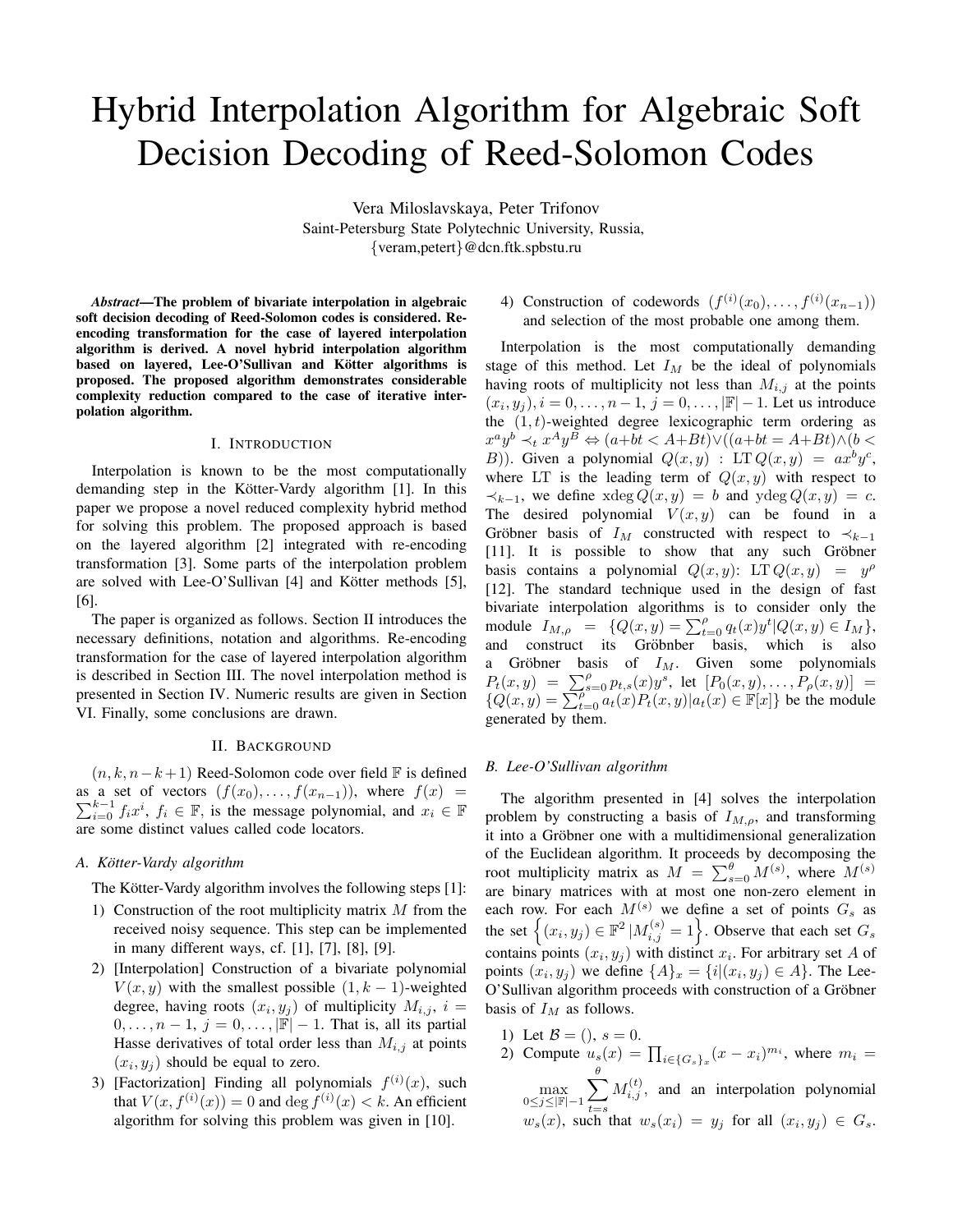Compute

$$
g_s(x,y) = u_s(x) \prod_{t=0}^{s-1} (y - w_t(x)).
$$
 (1)

- 3) Construct a Gröbner basis  $\hat{\mathcal{B}}$  of the module  $\{Q(x, y) + a(x)g_s(x, y)|Q(x, y) \in |\mathcal{B}|\}$  using the  $\{Q(x, y) + a(x)g_s(x, y)|Q(x, y) \in [B]\}$ multidimentional Euclidean algorithm (see *Reduce* in [13]). Let  $\beta = \beta$ . Assume without loss of generality that  $y \deg B_i(x, y) = i$ .
- 4) If  $s > \theta$  and xdeg  $B_s(x, y) = 0$ , then  $\beta$  is Gröbner basis of  $I_M$ . Otherwise, let  $s = s + 1$  and go to step 2.

# *C. Iterative interpolation algorithm (IIA)*

Given a Gröbner basis  $\beta$  of a module  $\mathcal{N}$ , the Kötter interpolation algorithm [5], [6] transforms it into a Gröbner basis of another module  $\mathcal{N}' \subset \mathcal{N}$ , such that all  $Q(x, y) \in \mathcal{N}'$ have a additional common root  $(\alpha, \beta)$  of multiplicity at least *m*. This is implemented by performing the following steps for all non-negative  $j_1, j_2 : j_1 + j_2 < m$ :

- 1) For each polynomial  $B_i(x, y)$  compute its Hasse derivative  $\sigma_i$  of order  $(j_1, j_2)$  at point  $(\alpha, \beta)$ .
- 2) Let  $i_0$  be the index of the smallest polymomial  $B_i(x, y)$ with non-zero *σ<sup>i</sup>*
- 3) Let  $B_i(x, y) = B_i(x, y) \frac{\sigma_i}{\sigma_{i_0}} B_{i_0}(x, y)$  for all  $i \neq i_0$ .
- 4) Let  $B_{i_0}(x, y) = B_{i_0}(x, y)(x \alpha)$ .

# *D. Layered interpolation algorithm*

Layered interpolation algorithm described in [2] is based on the binary decomposition of the root multiplicity matrix elements. The root multiplicity matrix can be represented as

$$
M = \sum_{h=0}^{m} 2^h M^{(h)},
$$

where  $m = \max_{i,j} \lfloor \log M_{i,j} \rfloor$ , and  $M^{(h)}$  are binary matrices. We define the {  $h$ -th layer of interpolation points as  $L_h =$  $(x_i, y_j) \in \mathbb{F}^2 \, |M_{i,j}^{(h)} = 1 \Big\}.$ 

Furthermore, each matrix  $M^{(h)}$  can be represented as  $M_{(h)}^{(h)} = \sum_{s=0}^{\theta_h} M^{(h,s)}$ , where each row of the matrix  $M^{(h,s)}$  contains at most one non-zero element. This induces a decomposition of layer  $L_h$  into sets  $G_s$ ,  $s =$  $0, \ldots, \theta_h$ . For each set  $G_s$  one can construct the ideal  $I_{M^{(h,s)}} = \{Q(x,y)|Q(x_i,y_j) = 0, (x_i,y_j) \in G_s\}$ . The ideal of polynomials having roots in layer  $L_h$ , i.e.  $I_{M(h)} =$  $\{Q(x, y)|Q(x_i, y_j) = 0, (x_i, y_j) \in L_h\}$ , can be obtained as

$$
I_{M^{(h)}} = \prod_{s=0}^{\theta_h} I_{M^{(h,s)}}.
$$
 (2)

The ideal of polynomials having roots of multiplicities given by *M* can be obtained as  $I_M = J_m$ , where

$$
J_{h+1} = K_h I_{M^{(m-h-1)}}, K_h = J_h^2, J_0 = I_{M^{(m)}},
$$
 (3)

and  $I^2 = I \cdot I$ . It is based on the observation that the multiplicity of roots of a product of two polynomials is given by the sum of multiplicities of their roots. Let *ρ<sup>h</sup>* be the smallest integer such that a Gröbner basis of  $J_{h,\rho_h}$  is also the one for  $J_h$ . Observe that  $J_{h,\rho_h} = I_{W^{(h)},\rho_h}$ , where  $W^{(h)} = \sum_{t=0}^{h} 2^t M^{(m-t)}$ .

An efficient algorithm for construction of a Gröbner basis of a product of two zero-dimensional ideals  $I_{M_1}$  and  $I_{M_2}$  was presented in [13]. This algorithm takes as input two Gröbner bases  $(P_0(x, y), \ldots, P_{p_1}(x, y))$  and  $(S_0(x, y), \ldots, S_{p_2}(x, y))$ of modules  $I_{M_1,\rho_1}$  and  $I_{M_2,\rho_2}$ , such that these bases are also Gröbner bases of  $I_{M_1}$  and  $I_{M_2}$ , and employs the multidimensional Euclidean algorithm to construct a sequence of Gröbner bases  $\mathcal{B}^{(t+1)}$ ,  $t = 0, 1, \dots$ , of modules

$$
\mathcal{N}^{(t+1)} = \left\{ Q(x, y) + a(x)\tilde{Q}_t(x, y) | Q(x, y) \in \mathcal{N}^{(t)} \right\}, \quad (4)
$$

where  $\tilde{Q}_t(x, y)$  are randomly chosen polynomials in  $I_{M_1}I_{M_2}$ , and  $\mathcal{N}^{(0)}$  is a module with a Gröbner basis given by

$$
Q_j(x,y) = P_{j-i_j}(x,y)S_{i_j}(x,y), j = 0,\ldots, \rho_1 + \rho_2,\quad (5)
$$

for some  $i_j$ . This sequence converges rapidly to a Gröbner basis of  $I_{M_1+M_2} = I_{M_1}I_{M_2}$ . The convergence criterion is given by  $\lambda$ <sup>2</sup>

$$
\Delta(\mathcal{B}^{(t)}) = \Delta_{M'},\tag{6}
$$

where  $M' = M_1 + M_2$ , and

$$
\Delta_{M'} = \sum_{i=0}^{n-1} \sum_{j=0}^{|\mathbb{F}|-1} \frac{M'_{i,j}(M'_{i,j}+1)}{2}, \Delta(\mathcal{B}) = \sum_{i=0}^{|\mathcal{B}|-1} \text{xdeg } B_i(x, y).
$$

By abuse of notation, we will denote this operation as multiplication of modules  $I_{M_1,\rho_1}$  and  $I_{M_2,\rho_2}$ .

#### *E. Re-encoding*

The re-encoding transformation [3] is based on the change of variables

$$
z = \frac{y - f(x)}{\phi(x)},\tag{7}
$$

where  $\phi(x) = \prod_{i \in \{R\}_x} (x - x_i)$ , and  $f(x)$  is the smallest degree polynomial s.t.  $f(x_i) = y_j$  for all  $(x_i, y_j) \in R$ . The set of re-encoding locators *R* consist of *k* points  $(x_i, y_j)$  with distinct  $x_i$  and highest possible  $M_{i,j}$ .

This transformation enables one to eliminate a large fixed factor of the interpolation polynomial  $V(x, y)$ , drastically reducing thus the dimension of the problem. It was initially presented in the context of IIA, and later extended to the case of Lee-O'Sullivan algorithm [14]. IIA-based implementation of the re-encoding requires one to use the modified interpolation points  $(x_i, z_j)$ , where

$$
z_j = \begin{cases} (y_j - f(x_i))/\phi(x_i), & i \notin \{R\}_x, \\ (y_j - f(x_i))/\phi'(x_i), & i \in \{R\}_x, (x_i, y_j) \notin R, \end{cases}
$$
 (8)

and a modified expression for Hasse derivatives for the second case. For details, see [3]. One of contributions of this paper is a generalization of this approach to the case of layered interpolation algorithm.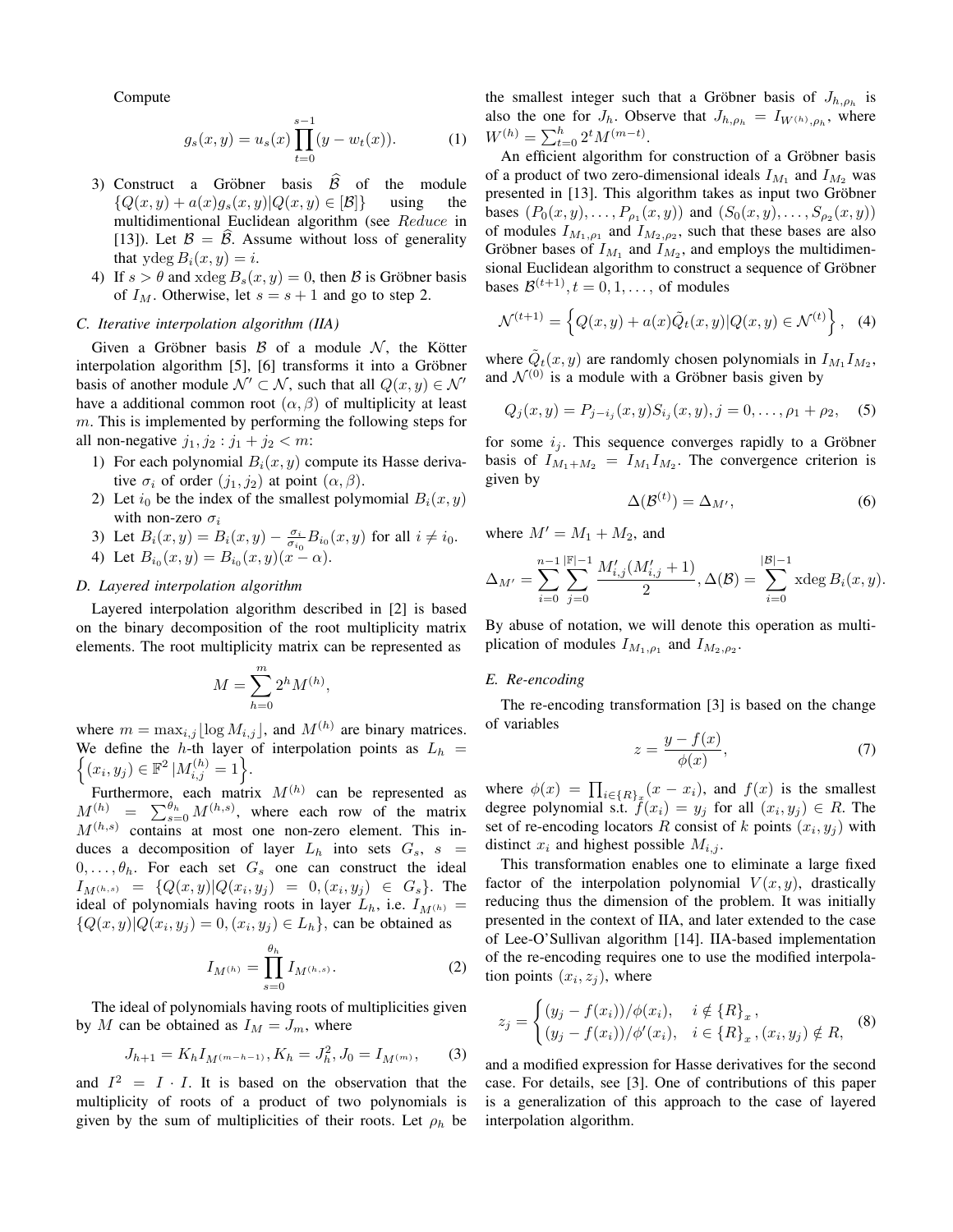# III. RE-ENCODING TRANSFORMATION FOR LAYERED INTERPOLATION ALGORITHM

Consider construction of  $I_{M(h)}$ . Assume that the *h*-th layer is decomposed into sets  $G_s$ ,  $s = 0, \ldots, \theta_h$ . The basis of  $I_{M(h)}$ is given by (1). After change of variables (7), it becomes

$$
\widehat{B}_s(x,z) = u_s(x) \prod_{t=0}^{s-1} (\phi(x)z + f(x) - w_t(x)), s = 0, \dots, \rho_h.
$$
\n(9)

Assume that  $G_0$  contains all re-encoding locators of the  $h$ -th layer. This implies that  $f(x) - w_0(x)$  is divisible by  $\psi^{(h)}(x) =$  $\prod_{i \in \{R \cap L_h\}_x} (x - x_i)$ . Observe that both  $u_0(x)$  and  $\phi(x)$  are divisible by  $\psi^{(h)}(x)$ . Therefore,  $\psi^{(h)}(x)$  is a common factor of all  $B_s(x, z)$ .

From (3) it follows that all polynomials in  $J_{h,\rho_h}$  are divisible by  $\Psi^{(h)}(x)$ , where

$$
\Psi^{(h)}(x) = \prod_{t=0}^{h} (\psi^{(m-t)}(x))^{2^t} = \prod_{(x_i, y_j) \in R} (x - x_i)^{W_{i,j}^{(h)}}.
$$

Eliminating this common factor one obtains another module  $J_{h,\rho_h}$ . Observe that  $J_{m,\rho_h}$  corresponds to the same instance of the interpolation problem as *IM,ρ*.

Let  $LT Q(x, y) = ax^b y^c$  for some  $Q(x, y) \in J_{h, \rho_h}$ . After the above described transformations and switching to *≺−*<sup>1</sup>, one obtains

$$
\widehat{Q}(x,z) = \frac{Q(x,\phi(x)z + f(x))}{\Psi^{(h)}(x)},
$$

such that LT  $\hat{Q}(x, z) = \hat{a}x^{ck+b-\tau_h}z^c$ , where

$$
\tau_h = \deg \Psi^{(h)}(x) = \sum_{(x_i, y_j) \in R} \sum_{t=0}^h 2^t M_{i,j}^{(m-t)}.
$$

This implies that for a Gröbner basis  $\widehat{\mathcal{B}}^{(h)}$  of  $\widehat{J}_{h,\rho_h}$  $\widehat{\Delta}_{W^{(h)}} = \Delta(\widehat{\mathcal{B}}^{(h)}) = \sum_{t=0}^{h} \operatorname{xdeg} \widehat{B}_t^{(h)}(x, y) =$  $\sum_{t=0}^{\rho_h}$ (xdeg  $B_t^{(h)}(x, y) + tk - \tau_h$ ) =  $\Delta_{W^{(h)}} + k\rho_h(\rho_h +$  $1)/2 - (\rho_h + 1)\tau_h$ .

Hence, one can apply the re-encoding transformation while constructing the Gröbner bases for each layer  $L_h$ , and proceed according to (3), replacing the convergence criterion (6) with the above expression.

#### IV. HYBRID INTERPOLATION ALGORITHM

It turns out that a straightforward implementation of the ideal construction method given by (3) is extremely inefficient if some of *M*(*h*) contain just a few 1's. Therefore we propose to combine the layered interpolation algorithm with other approaches for construction of  $J_{h+1}$  out of  $J_h$ .

## *A. Convergence of the ideal multiplication algorithm*

In what follows, we show that the complexity of the randomized ideal multiplication algorithm given by (4) substantially depends on the properties of ideals being multiplied. The complexity of construction of a Gröbner basis of  $I_{M_1}I_{M_2}$ using this approach depends on the length of the sequence

of submodules  $\mathcal{N}^{(0)} \supset \mathcal{N}^{(1)} \supset \dots$  having Gröbner bases  $\mathcal{B}^{(0)}, \mathcal{B}^{(1)}, \ldots$ , such that  $\Delta(\mathcal{B}^{(i)}) > \Delta_{M_1+M_2}$ . It increases with  $N = \Delta(\mathcal{B}^{(i)}) - \Delta_{M_1 + M_2}$ . The number of operations needed by the multidimentional Euclidean algorithm also increases with *N*.

For the sake of simplicity, consider the case of fixed root multiplicity (the case of list decoding). It was shown in [13] that in the case of  $M_i = r_i H$ ,  $i = 1, 2$ , where  $r_i \in \mathbb{N}$ , *H* is a  $n \times |F|$  matrix containing exactly one 1 in each row

$$
N \approx \frac{n}{2} \left( \frac{\rho_2}{\rho_1 + 1} r_1 (r_1 + 1) + \frac{\rho_1}{\rho_2 + 1} r_2 (r_2 + 1) - 2r_1 r_2 \right),
$$

where  $\rho_i$  are maximal *y*-degrees of polynomials in the bases of the ideals being multiplied. It was shown in [6] that

 $\rho_i(\rho_i+1) \leq nr_i(r_i+1)/(k-1) < (\rho_i+1)(\rho_i+2)$ ,

i.e.  $\rho_i + 1 \approx \alpha r_i$  for some  $\alpha$ . Hence,

$$
N \approx \frac{n}{2\alpha} ((\alpha - 1)(r_1 + r_2) - 2).
$$

In the case of  $r_1 = r_2 = r/2$  it becomes

*N ≈ ν α* ((*α −* 1)*r −* 1)*.* (10)

Similar value is obtained for  $r_1 = r, r_2 = 1$ . This implies that the complexity of ideal multiplication is approximately the same in both cases. In the case of variable root multiplicity the complexity of computing Gröbner bases of  $K_h = J_h^2$  and  $J_{h+1} = K_h I_{M(m-h-1)}$  is also approximately the same. Most of the matrices  $M^{(h)}$  are sparse, so the number of operations needed to construct  $J_{h+1}$  from  $K_h$  via ideal multiplication is inproportionally high.

Consider the case of coprime ideals  $I_{M_1}$  and  $I_{M_2}$ , where  $M_i = rH_i$ , and  $H = H_1 + H_2$  contains exactly one 1 in each row. For the sake of simplicity assume that  $\rho_1 = \rho_2 = \rho$ , and matrices  $M_1$ ,  $M_2$  have  $\nu$  nonzero elements. Hence,  $\Delta_{M_1} = \Delta_{M_2} = \nu r (r+1)/2$  and  $\Delta_{M_1+M_2} = \nu r (r+1)$ . Let  $(P_0(x, y), \ldots, P_\rho(x, y))$  and  $(S_0(x, y), \ldots, S_\rho(x, y))$  be Gröbner bases of  $I_{M_1}$  and  $I_{M_2}$ , such that  $LT P_i(x, y)$  =  $\beta_i x^{p_i} y^i$ , LT  $S_i(x, y) = \gamma_i x^{s_i} y^i$ . It was shown in [13] that  $p_i \approx s_i \approx l_r - j(k-1)$ , where  $l_r \approx ((k-1)\rho(\rho+1)+\nu r(r+1))$  $1)$ /(2( $\rho$ +1)). Assuming that the Gröbner basis  $\mathcal{B}^{(0)}$  of  $\mathcal{N}^{(0)}$ is given by (5), one obtains  $\Delta(\mathcal{B}^{(0)}) = \sum_{j=0}^{2\rho} x \text{deg } Q_j(x, y) \approx$  $\frac{\nu}{\alpha}(r+1)(2\alpha r-1)$ . Hence,

$$
N \approx \frac{\nu}{\alpha}(r+1)(\alpha r - 1). \tag{11}
$$

Comparing (11) and (10) one can see that the convergence of the randomized ideal multiplication algorithm is much slower in the case of coprime ideals. This implies that one should avoid multiplying the coprime ideals, as well as the ideals  $I_{M_1}$ and  $I_{M_2}$  with substantially different  $M_1$  and  $M_2$ . Namely, one should avoid computing  $J_{h+1} = K_h I_{M(m-h-1)}$ . Furthermore, the method for construction of  $I_{M(h)}$  based on (2) should be replaced with a more efficient approach.

These problems will be addressed in the following subsections, where some modifications to the layered interpolation algorithm will be presented.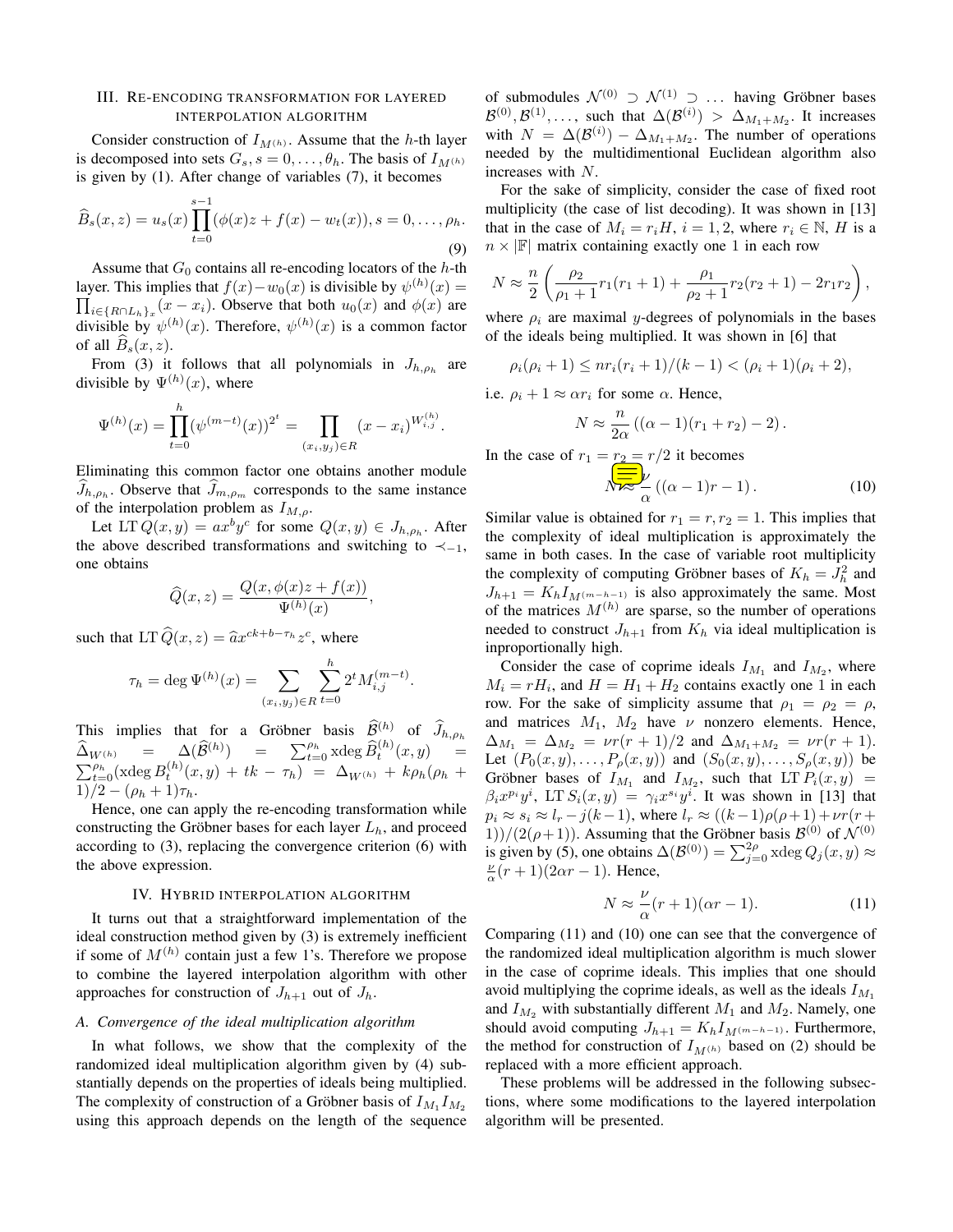# *B. Constructing a basis for*  $\widehat{J}_{0,\rho_0}$

In most cases matrix  $M^{(m)}$  contains many non-zero rows. We propose to employ a modified Lee-O'Sullivan algorithm to construct a Gröbner basis of  $J_{0,\rho_0}$ , and use it as a starting point of the layered algorithm. For brevity, the layer index *m* will be dropped in the subsequent derivations.

Assume that the set  $G_0$  contains all re-encoding locators found in layer *L*. Then after the re-encoding transformation the basis polynomials (9) can be represented as

$$
\widehat{B}_0(x,z) = \prod_{i \in \{L \setminus R\}_x} (x - x_i),\tag{12}
$$

$$
\widehat{B}_s(x,z) = u_s(x) \frac{\phi(x)z + f(x) - w_0(x)}{\psi^{(h)}(x)} a_s(x,z) =
$$

$$
\left(\sum_{(x_i,y_j)\in R\backslash G_0} \frac{y_j \lambda_{R\backslash G_0}(x)}{\phi'(x_i)(x-x_i)} - \sum_{(x_i,y_j)\in G_0\backslash R} \frac{y_j \lambda_{G_0\backslash R}(x)}{u'_0(x_i)(x-x_i)} + \sum_{(x_i,y_j)\in R\cap G_0} y_j \frac{\frac{\lambda_{R\backslash G_0}(x)}{\phi'(x_i)} - \frac{\lambda_{G_0\backslash R}(x)}{u_0'(x_i)} }{x-x_i}\right) u_s(x) a_s(x,z), \quad s \ge 1.
$$

where  $a_s(x, z) = \prod_{t=1}^{s-1} (\phi(x)z + f(x) - w_t(x))$  and  $\lambda_A(x) =$  $\prod_{(x_i, y_j) \in A} (x - x_i)$ . Observe that these expressions are simpler than the ones given in [14].

These polynomials should be processed as described in Section II-B using *≺−*<sup>1</sup>. The termination criterion at step 4 should be changed to

$$
x \deg \tilde{B}_s(x, z) = sk - \tau_m. \tag{13}
$$

This approach requires  $\rho \approx \theta$  calls to the multidimensional Euclidean algorithm, while each coprime ideal multiplication operation in (2) requires usually more than one call to it, and *θ* ideal multiplications should be performed.

# *C. Incrementing root multiplicities*

The analysis given in Section IV-A implies that computing a Gröbner basis of  $J_{h+1} = K_h I_{M(m-h-1)}$  and  $K_h = J_h^2$ via ideal multiplication requires approximately the same number of operations. This is not efficient, since most matrices *M*<sup>(*m*−*h*−1)</sup> are sparse. Therefore we propose to implement this step using IIA [3]. Before applying it, one should process the points  $(x_i, y_j) \in R \cap L_h$ . Without re-encoding, one could increment the multiplicities of these roots by multiplying  $K_{h,\rho'_{h}}$ (for some suitable  $\rho'_{h}$ ) by  $T_{h} = \left[ \psi^{(h)}(x), y - w_{h,0}(x) \right]$ , where  $w_{h,0}(x_i) = y_j$  for all  $(x_i, y_j) \in R \cap L_h$ . Observe that this basis is a Gröbner one with respect to  $\prec_{k-1}$ . After the change of variables it becomes  $[\psi^{(h)}(x), \phi(x)z + f(x) - w_{h,0}(x)] =$  $\left[ \psi^{(h)}(x), \phi(x)z \right]$ . Eliminating the common factor  $\psi^{(h)}(x)$ , one obtains the module  $T_h = [1, \prod_{(x_i, y_j) \in R, M_{i,j}^{(h)} = 0} (x - x_i)z].$ Hence,  $\hat{J}'_{h+1} = \hat{K}_{h,\rho'_h} \hat{T}_h$ , where  $\hat{K}_{h,\rho'_h}$  is the module obtained from  $K_{h,\rho'_h}$  by re-encoding. Since the basis of  $T_h$  contains just two very simple polynomials, the randomized multiplication algorithm given by (4) can handle this case very efficiently.

HYBRIDINTERPOLATION(*M*)

 $R \leftarrow {\arg \max_{(x_i, y_j)} M_{i,j}}, |R| = k$  $2 \quad m \leftarrow \left[ \log \max_{i,j} \widetilde{M}_{i,j} \right]$ 3 Let  $M = \sum_{h=0}^{m} 2^h M^{(h)}, M_{i,j}^{(h)} \in \{0, 1\}$  *B ←* INITIALMODULE(*M*(*m*) *, R*) 5 for  $h \leftarrow m-1$  to 0 6 do  $\mathcal{B} \leftarrow \text{MERGE}(\mathcal{B}, \mathcal{B})$  $\mathcal{G} \leftarrow (1, \prod_{(x_i, y_i) \in R, M_{i,j}^{(h)} = 0} (x - x_i)z)$  $\mathcal{B} \leftarrow \text{MERGE}(\mathcal{B}, \mathcal{G})$ **for**  $(x_i, y_j) \notin R$ **do for**  $j_1, j_2 : j_1 + j_2 + 1 = \sum_{t=h}^m 2^{t-h} M_{i,j}^{(t)}$ **do**  $\rho \leftarrow |\mathcal{B}| - 1$  $\sigma_t \leftarrow \text{HasSE}(B_t, x_i, y_j, j_1, j_2, R), t = 0, ..., \rho$  $t_0 \leftarrow \arg \min_{t: \sigma_t \neq 0} \text{wdeg}_{(1,-1)} \text{LT } Q_t(x, z)$ <br>14 **if**  $t_0 = \rho$ if  $t_0 = \rho$ **then**  $B_{\rho+1} \leftarrow B_{\rho} \phi(x)z, \rho \leftarrow \rho + 1$  $\sigma_{\rho} \leftarrow \text{HasSE}(B_{\rho}, x_i, y_j, j_1, j_2, R)$  $B_t(x, z) \leftarrow B_t(x, z) - \frac{\sigma_t}{\sigma_{t_0}} B_{t_0}(x, z), t \neq t_0$  $B_{t_0}(x, z) \leftarrow B_{t_0}(x, z)(x - x_i)$ 

19 return *B*

Fig. 1. Construction of Gröbner basis of  $I_M$ 

The remaining points  $(x_i, y_j) \notin R : M_{i,j}^{(m-h-1)} = 1$  can be processed with IIA. That is, for all  $j_1, j_2 : j_1 + j_2 + 1 =$  $2W_{i,j}^{(h)} + M_{i,j}^{(m-h-1)}$ , one can apply the transformations given by steps 1–4 in Section II-C to the Gröbner basis of  $\hat{J}_{h+1}^{\prime}$ . Observe that one needs to construct (before re-encoding) polynomials  $Q_t(x, y)$ ,  $t = 0, \ldots, \rho_{h+1}$ , which constitute a Gröbner basis both of module  $I_{W(h+1),\rho_{h+1}}$  and zero-dimensional ideal *I*<sub>*W*</sub>(*h*+1). This implies that  $x \deg Q_{\rho_{h+1}}(x, y) = 0$ . After reencoding this constraint transforms to (13). However, it may happen that IIA selects at step 2 the last polynomial as the smallest one, and multiplies it by  $x - \alpha$  at step 4. Obviously, this will break the constraint on xdeg. To avoid this problem one should append to the basis the last polynomial multiplied by  $\phi(x)z$  (*y* without re-encoding). Observe also that employing the re-encoding transformation requires one to use modified interpolation points given by (8).

# *D. Proposed algorithm*

Figure 1 summarizes the proposed algorithm. Subroutine *InitialModule* was described in Section IV-B. For details of *Merge*, see [13]. Function  $Hasse(B_t, x_i, y_j, j_1, j_2, R)$ computes the appropriate Hasse derivative of polynomial *B<sup>t</sup>* if  $i \notin \{R\}_x$ , and modified Hasse derivative (see [3, Eq. (52)]) otherwise.

# V. COMPLEXITY ANALYSIS

The complexity of the proposed algorithm is dominated by the last layer. According to [13], module squaring requires *√*  $O(nr^3(a \log(r\sqrt{n/k}) \log(nr) + b(n - \sqrt{nk})))$  operations, where *r* is the maximum root multiplicity, *a* and *b* are some constants. The computational cost of lines 9–18 of algorithm